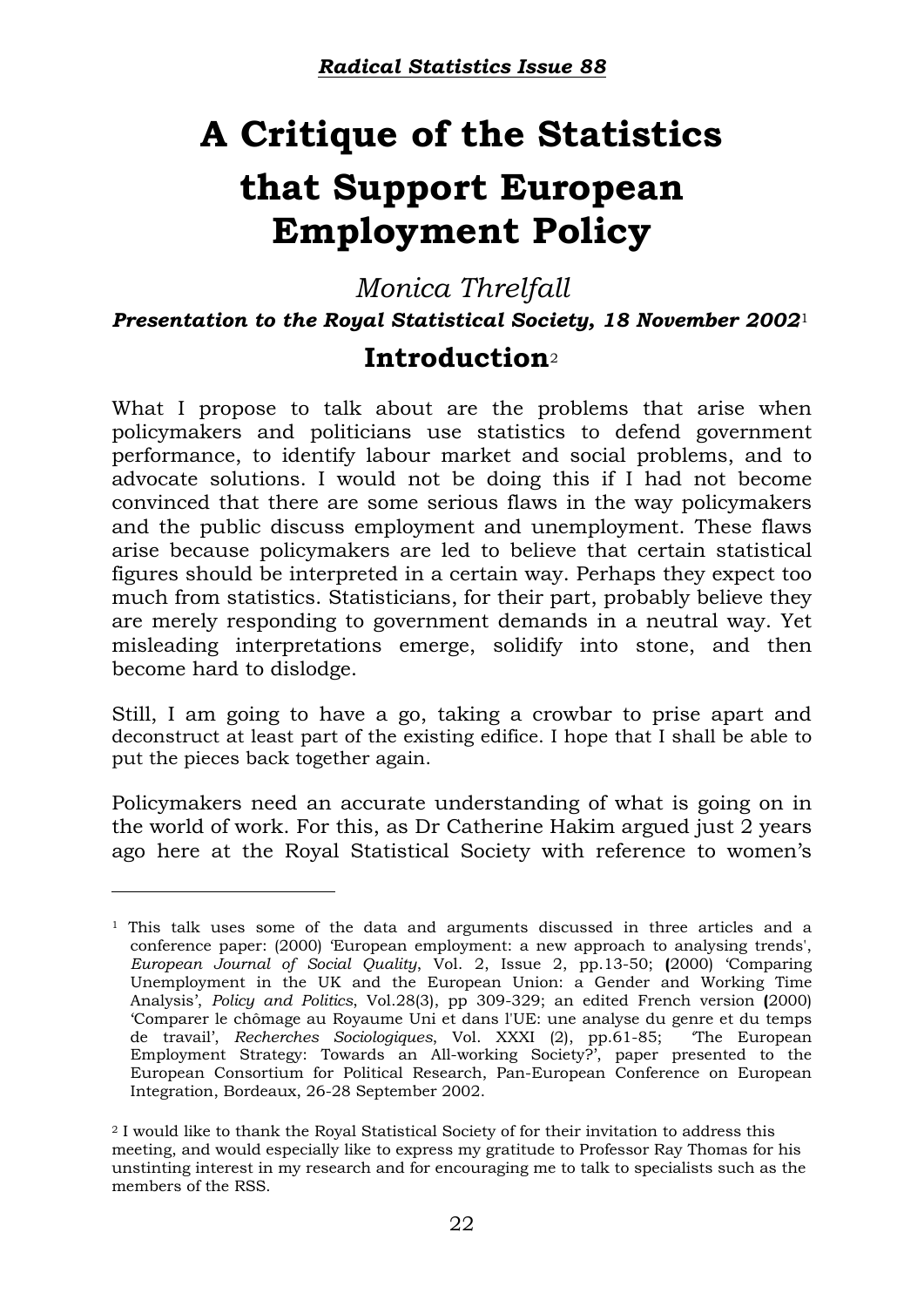employment and particularly to part-time work, 'new kinds of statistics are needed in order to understand current labour market and social trends'. I will therefore set out the problems that I perceive are inherent to common presentations of labour market statistics, and then offer alternatives. My overall aim is to reconcile the researchers' and policymakers' need for significant indicators for social and policy analysis, with the available statistical pictures so as to support more accurate interpretations that will allow for better informed policy decisions.

# **The unemployment rate problem**

Let me start with the unemployment rate, since this was my starting point too. I must say at this point that I am not a statistician, but am trained in political science. While researching the European Union's policies in the field of working conditions, equal treatment and employment strategies during the mid-1990s, I followed the political debate about the causes and remedies for unemployment, and was struck by the political competition between member-states about whose social and labour market model was best at creating jobs and keeping unemployment low. At the time, the British government and the CBI were prone to claims that the UK labour market was performing better than the European average and better than Germany. There were some fairly hubristic media messages portraying Britain as a titan towering over stricken European economies.

| 1996                                                   | <b>FRANCE</b> | <b>BRITAIN</b>      |  |  |  |  |  |  |  |  |  |
|--------------------------------------------------------|---------------|---------------------|--|--|--|--|--|--|--|--|--|
|                                                        |               |                     |  |  |  |  |  |  |  |  |  |
| 1) ILO Unemployment rate, aged 15-24, /labour force    | 28%           | 15%                 |  |  |  |  |  |  |  |  |  |
| 2) No. aged 15-24 unemployed                           | 712,000       | 681,000             |  |  |  |  |  |  |  |  |  |
| 3) Total No. aged 15-24 in population                  | 7,340,000     | 7,090,000           |  |  |  |  |  |  |  |  |  |
| 4) % unemployed over population aged 15-24             | 9.70%         | 9.60%               |  |  |  |  |  |  |  |  |  |
|                                                        |               |                     |  |  |  |  |  |  |  |  |  |
| REASON FOR UNEMPLOYMENT RATE DIFFERENCES               |               |                     |  |  |  |  |  |  |  |  |  |
|                                                        |               |                     |  |  |  |  |  |  |  |  |  |
| 5) Labour market participation rate of 15-24 age group | 35.20%        | 64.50%              |  |  |  |  |  |  |  |  |  |
| 6) No. in education aged 15-24                         | 4,450,000     | 2,520,000           |  |  |  |  |  |  |  |  |  |
| 7) No. in employment aged 15-24                        |               | 1,873,000 3,889,000 |  |  |  |  |  |  |  |  |  |
|                                                        |               |                     |  |  |  |  |  |  |  |  |  |

**Table 1 Youth unemployment in France and Britain**

Source: Eurostat, EULFS results 1996, Luxembourg: OOPEC, 1997, various tables.

Studying the European Labour Force Survey Results for 1996, I came across this quite stark, yet quite unexceptional example of how a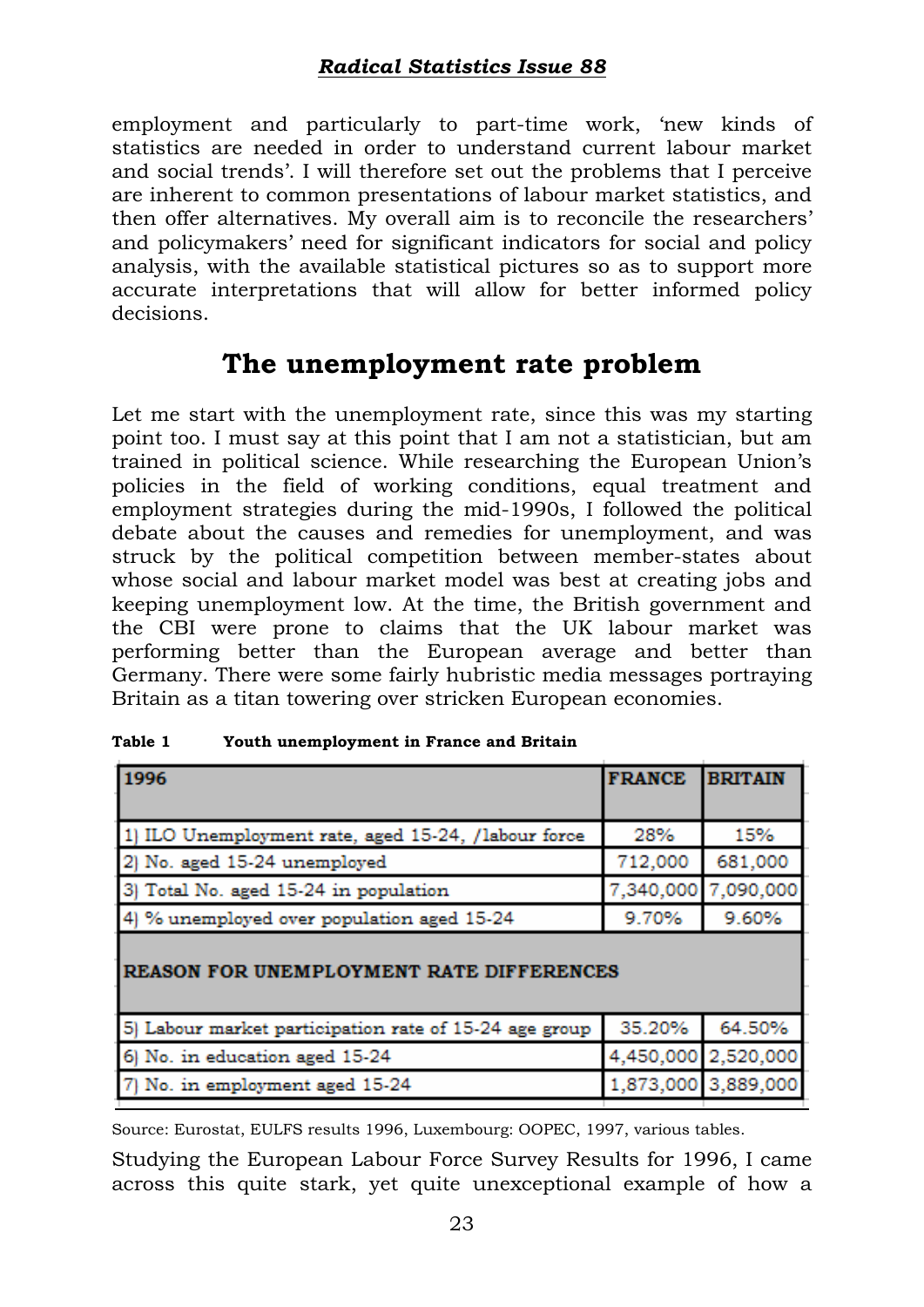gaping void can open up between the figures and their meaning. The unemployment rate of young people in France and Britain was as in Table 1.

# *The following points stand out:*

a. A high youth unemployment rate of 28% (Row 1) sent French politicians into a spin, since it suggested that France had a very large pool, almost a *third* [a third of what, nobody asks…] of frustrated jobseekers, discontented young people who might vent their anger in riots or a vote against the governing party. UK government circles in the meantime were boasting that young people could earn their living easily, citing the mass of young French waiters as proof.

*In fact, the unemployment rate did not support such an interpretation and was misleading.* 

b. Row 2 shows that the British government in fact had the same *size* of potential problem (of the frustrated jobseekers) on their hands as the French, given that the two countries had a not too different size of population (row 3). Therefore, the dimension of the problem, the percentage of unemployed youth among the population, was in fact no different in both countries (row 4).

c. If we look at the reason for the unemployment rate differences, it turns out to be a simple matter of very different labour market participation rates (row 5). In addition, more young French people were in education, while more young Britons were in employment. But what a stunning contrast of interpretations can be derived from the unemployment rate!

*This, I have argued elsewhere, is not a sustainable state of affairs if trust in politicians and statisticians is to be sustained.* 

## *Problem: Denominators in the presentation of*

### *unemployment*

The problem lies with the denominator used in employment statistics, a matter that needs to be looked at with care.

In the conventional presentation, the numerator is presented as a percentage of the population at risk of falling into unemployment [labour force], based on an increasingly erroneous presumption that if a person is not already active in the labour market, then they are not at risk.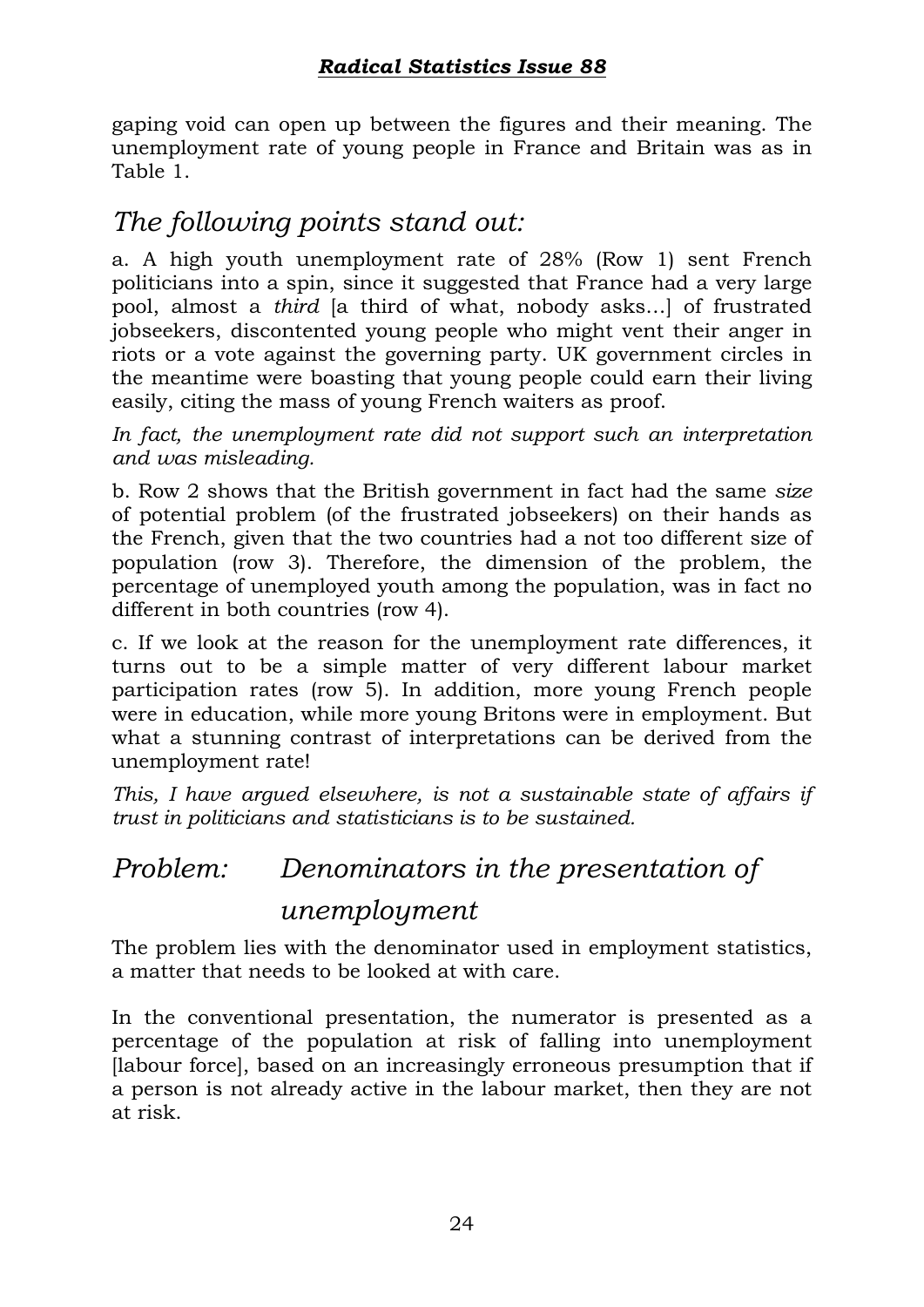|                     | <b>CONVENTIONAL %</b> | <b>ALTERNATIVE %</b>    |  |  |  |  |
|---------------------|-----------------------|-------------------------|--|--|--|--|
|                     | <b>RATE</b>           | <b>RATE/RATIO</b>       |  |  |  |  |
| <b>NUMERATOR:</b>   | <b>UNEMPLOYED</b>     | UNEMPLOYED              |  |  |  |  |
|                     |                       |                         |  |  |  |  |
| <b>DENOMINATOR:</b> | <b>LABOUR FORCE</b>   | <b>ADULT POPULATION</b> |  |  |  |  |
|                     | [employed +           | ['inactive' + employed  |  |  |  |  |
|                     | unemployed]           | + unemployed]           |  |  |  |  |

I do not wish to dismiss at a stroke one of the best known macroeconomic indicators. The conventional presentation of the unemployment rate is still meaningful for:

a. Employers wishing to gage the supply of labour at their disposal

b. Governments wishing to use *fluctuations* in the unemployment rate as an indicator of economic growth or slow-down, particularly as a predictor of a coming recession.

c. A positive economic indicator of *job supply*: there are many more young people in work in the UK than in France, ergo there are jobs for them – an issue we will return to later.

*But the unemployment rate [labour force denominator] is not a meaningful social indicator.* Worse, it may be a *perverse* one in the case of youth rates. For in the UK, if nearly two thirds of young people are in the labour market, then they are probably not in education.[3](#page-3-0) Given what we know about the employers' and the economy's need for skills, and the fall in demand for unskilled labourers, the fact that so many of this age group in France remain in education may be considered to be a positive indicator of social and policy success. *In this light, the UK's 15% youth unemployment rate is, perversely, masking a problem*, but it is paraded as a success – *a clear failure in statistical communication.* 

Another issue is the way that the choice of denominator affects our understanding of gender differences, especially if used in aggregate. We have seen that varying labour market participation rates for young people invalidate the meaning of the unemployment rate as an

 $\overline{a}$ 

<span id="page-3-0"></span> $3\,$  In fact as much as half (49%) of all aged 15-19 are active in the UK, compared to 11% in France, at an age where it is socially desirable that they should be at school or in further or higher education. At age 20-24, 78% were in the labour market in the UK v. 57% in France. This, by contrast, may be considered positive, if it reflects earlier graduation from shorter spells in tertiary education.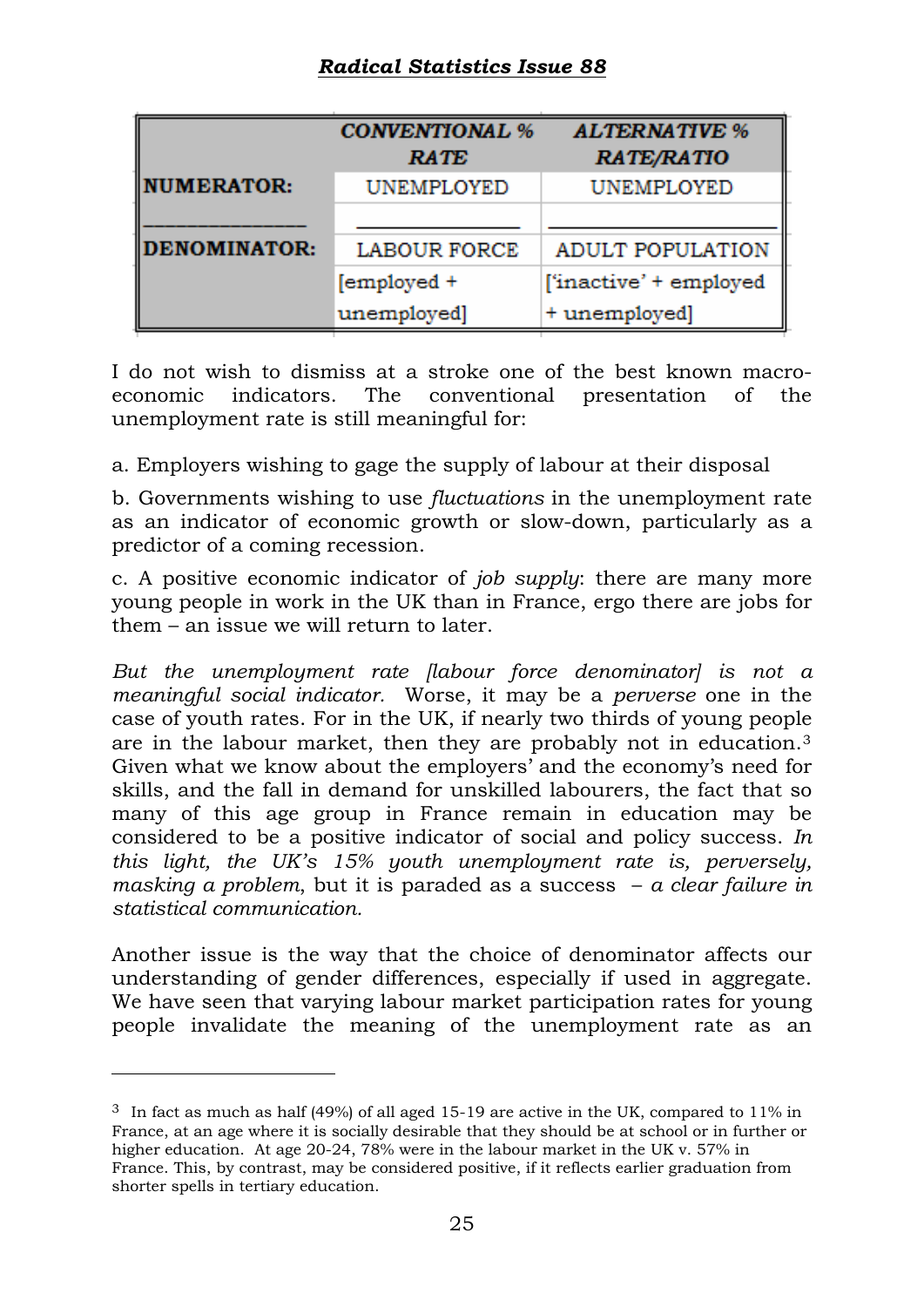internationally comparative indicator. The same problem arises with differential female participation rates. In countries with low female participation rates, the pool of unemployed women will be a larger proportion of the (reduced) female labour force, as seen in Table 2.

| 1996                                                       | <b>ITALY</b>          | <b>BRITAIN</b> |
|------------------------------------------------------------|-----------------------|----------------|
| ILO Unemployment rate of<br>women / 'actives' (lab. force) | 16.50%                | 6.30%          |
| No. of women unemployed                                    | 1,419,000             | 792,000        |
| No. women aged 15+ in<br>population                        | 24,885,000 23,756,000 |                |
| % unemployed women /<br>population                         | 5.70%                 | 3.30%          |

#### **Table 2 Female unemployment in Italy and Britain**

Source: Calculated from Tables in Eurostat (1997) *Labour Force Survey Results 1996.* 

The case of women in Italy and Britain shows that, even where there is a genuine difference in unemployment, the use of the conventional unemployment rate distorts it and makes it appear worse than it is *in social terms* (16.5% is more than twice 6.3%, but 5.7% is less than twice 3.3%).

Again, the distorting effects of varying participation rates by age or gender destroy the value of the aggregate unemployment rate as a meaningful indicator. Therefore it should only be used with caution, for instance applied to *core-age males*, because the vast majority of these are participants in the labour market (>90% of males aged 25-49 want to work) and there is therefore hardly any distorting effect of the use of labour force as the denominator, particularly for international comparisons. This may appear gender-biased and is certainly not meant to suggest than female unemployment is not important, merely that the female unemployment *rate* does not support correct or policyrelevant interpretations. We return to the measurement of female job needs later.

## **The fuzzy labour force**

The conclusion I draw from this is that the unemployment rate is a very blunt tool, even be a misleading one, because the labour force today is a fuzzy entity. It is fuzzy because it no longer signals a relatively homogeneous group of mostly men, who left school at 15 and remained in the labour force until retirement (complemented by a reduced cohort of young women). Whereas once 'labour force' was coterminous with an identifiable social category, today it is more like an unbounded space that a variety of people of different ages enter, leave, and re-enter at a variety of rates – often termed 'transitional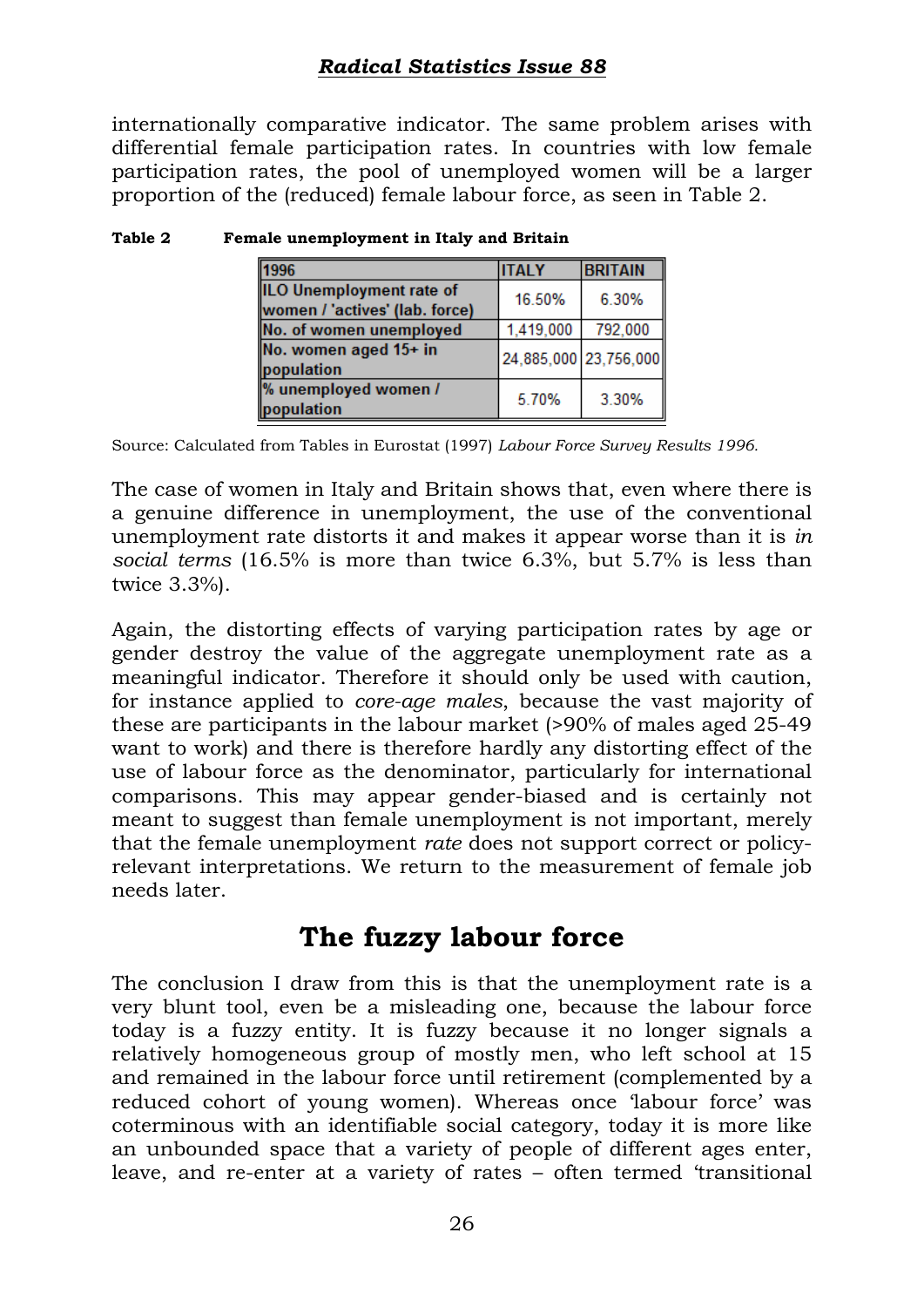labour markets' (or as displaying 'varying degrees of attachment to the labour market' in statistical parlance).

Furthermore, the outer boundaries of the labour force -- that conceptual line that is supposed to separate the 'actives' from the others, the people defined as 'economically inactive' (though this only means they are not participating in the labour market) are also blurred, and increasingly so. The boundaries are blurred by categories of

a. Inactives who *want to work* and would work if a suitable job presented itself, but have fallen out the unemployment category of the LFS since it requires 'jobseeking' as a mark of 'activity' and readiness to take up work immediately (actually within two weeks).

b. Inactives who do paid care work, e.g. fostering and respite care.

c. *Actives* temporarily 'inactive' but engaged in care work *and paid for it* (maternity/paternity leave, parental leave)

d. Employed persons who don't get paid, e.g. family workers

e. Those who are not employed yet whose pension contribution records include recognition of time spent caring for children (in certain countries).

In the case of such 'inactives', it is not a question of weak attachment to the labour market but fuzziness about what constitutes work and employment.

# **The employment rate problem**

Sensing that the use of the labour force as the denominator is questionable, some statistical authorities now present employment data in the form of the 'employment rate' using the working age population as the denominator. For clarity's sake, this could more usefully be called the employment *ratio,* as it is in some sources, since its denominator is not the labour force, unlike the unemployment rate. This new employment rate/ratio has become the focus of the whole of the European Union's Employment Strategy, approved by all member states. They all contribute with periodic reports and mutual feedback on the progress of their employment rate/ratio. Indeed, the EU's major employment goal is to increase this and specific statistical targets have been set that member-states are committed to meet.

It is argued that this statistic has the advantage of showing how many people are in jobs as a proportion of the population, and that in addition, the higher it is, the lower the *un*employment rate is likely to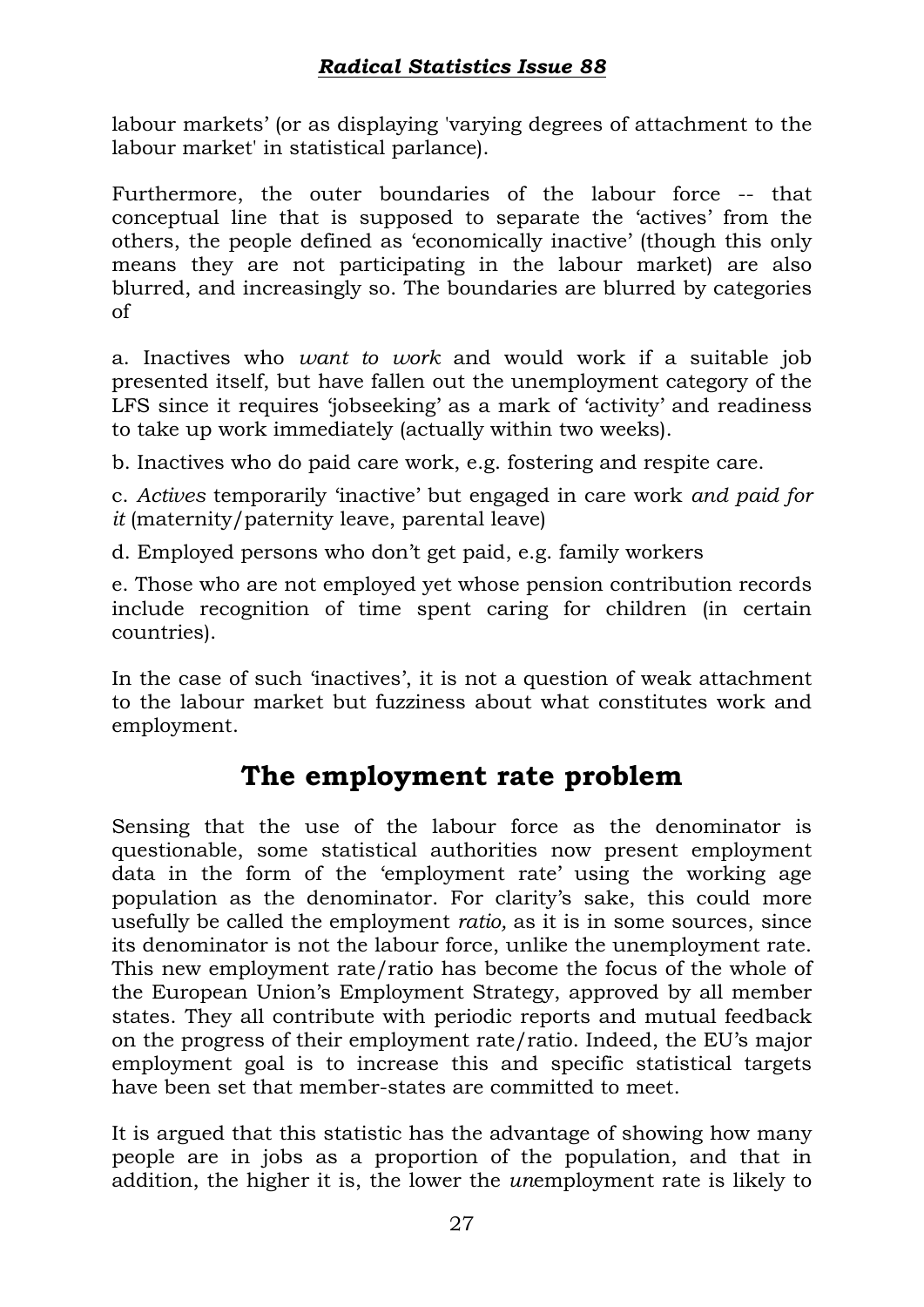be as well, thus killing two birds with one stone. At first glance, it appears to be a better indicator of economic performance.

Yet, I am also critical of the statistical presentation of the employment rate/ratio because it does not really support *policy-relevant* interpretations, being subject to quite strong distorting effects. The problem lies with the major question of employment fragmentation - the growing number of people who have a part-time working day or a short working week. Employment fragmentation in terms of hoursworked means that the social significance of having a job has changed. It no longer means earning a living, since the old norm of a working week close to 40 hours is what entitles a person to earn a 'living wage', in theory at least.

The effect of employment fragmentation is sufficiently well known for the European Commission to produce full-time equivalents (FTEs), as seen in its *Employment in Europe* reports. Yet by translating all employment into FTEs, we lose track of the headcount of part-timers and over-timers, and the FTE airbrushes out the image of fragmented working times.

Instead, I would argue that it is increasingly important to statistically represent working time, and particularly the lesser known phenomenon of minor employment in mini-jobs, where people are employed for just a few hours a week, represented in the EU LFS Results as 1-10 hours, the smallest category given (the UK labour force survey presents the numbers doing 1-6 hrs work a week). The need for internationally comparable breakdowns of hours worked is crucial to key political debates about job-creation, labour market flexibility, and the European social model. In the next section, I explain the importance of having such data available. Then I refer to the difficulty of representing the impact of mini-jobs given the existing statistics.

# **'Mini-jobs', 'few-hours', or 'short-hours' employment**.

A higher employment ratio over population is obtained simply when a larger number of people declare they have worked for one hour or more in the week of reference. The employment ratio takes no account of whether each person has a daily full-time or half-time job or is just employed for a few hours a week. Therefore the more flexible a labour market and the more casual jobs there are - the more early morning cleaners, irregular waiter shifts, pub nights, Saturday jobs, and lunchtime-only workers there are - the higher the *em*ployment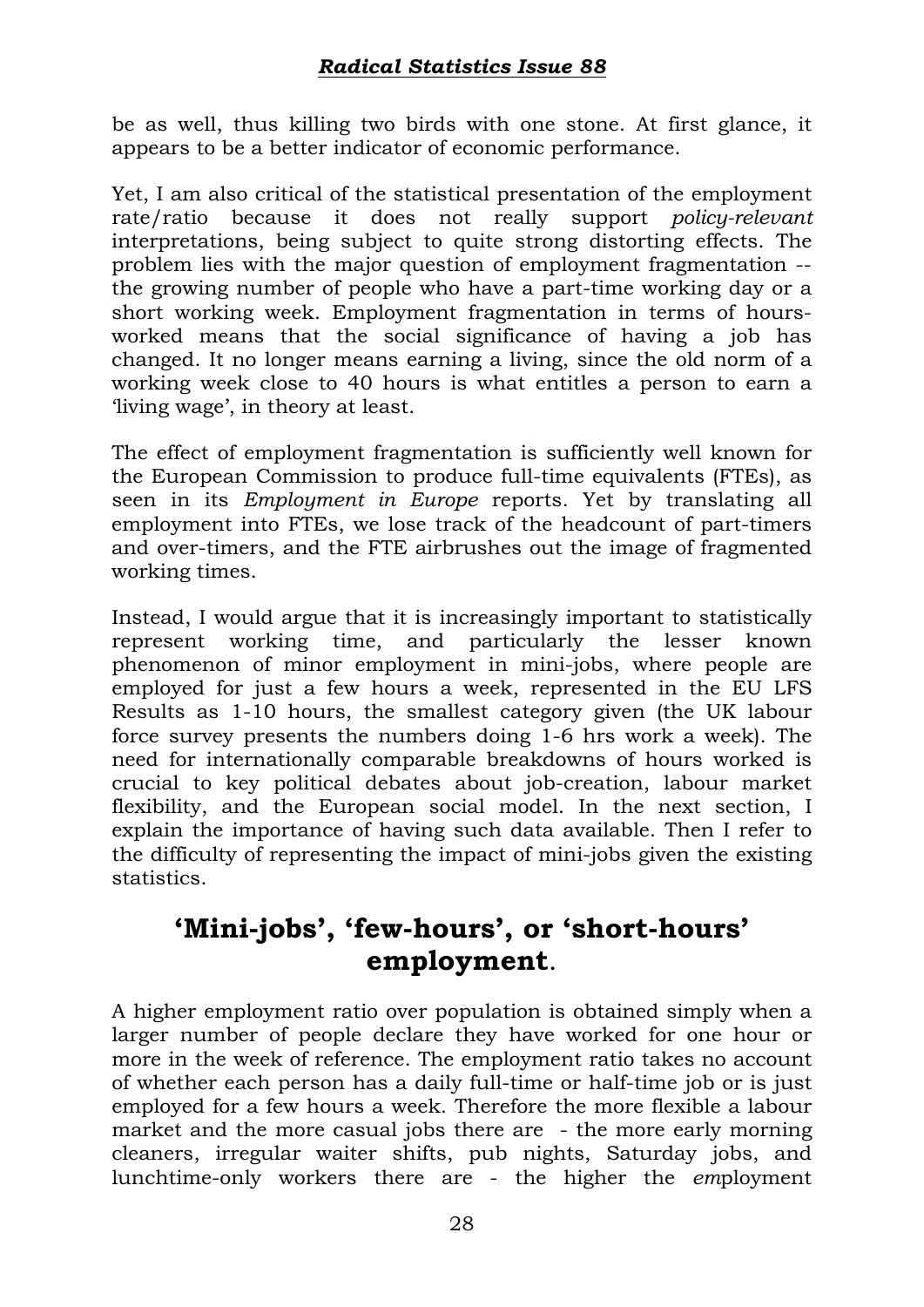rate/ratio. It is therefore far from being an indicator that good jobs are being created. In international comparisons, the employment rate/ratio winners are clearly Denmark, Sweden, UK, and the Netherlands, all of whom have the highest levels of part-time work (well over 20%), reaching to over 40% of all employment in Netherlands in 2000. In addition, in the same three states (UK, Denmark, & Netherlands) a significant proportion of the labour force is employed in such mini-jobs, namely 5 %, 6%, and 10% respectively.

Figure 1 is a way of presenting the Table 3 data as a pie chart for the EU as a whole, showing that there are at least four different types of employment in terms of working time. A version of this for Denmark, the UK, or Netherlands would show even more clearly how significant the part-time and short-time modalities of employment are, which is why the employment 'rate' (ratio) is not a good comparative indicator.

| Rate over labour          |      | LFS EU-15 BEL |      | <b>DK</b> |      | <b>GER GRE SPA FR</b> |      |      | <b>IRL</b> IT       |      |           |      | <b>AUS POR FIN SW UK</b> |      |      |      |
|---------------------------|------|---------------|------|-----------|------|-----------------------|------|------|---------------------|------|-----------|------|--------------------------|------|------|------|
| force                     | vear |               |      |           |      |                       |      |      |                     |      |           |      |                          |      |      |      |
| % working 'FT'<br>A.      | 1995 | 75.0          | 78.4 | 72.9      | 76.8 | 86.5                  | 71.5 | 74.4 | 774                 | 82.6 | 58.2      | 82.5 | 86.0                     | 73.2 | 68.2 | 69.3 |
|                           | 1996 | 74.4          | 77.8 | 73.1      | 76.1 | 85.5                  | 71.5 | 73.6 | 78.0                | 82.0 | 57.8      | 80.6 | 84.6                     | 74.4 | 65.9 | 69.1 |
|                           | 1997 | 74.0          |      | 73.4      | 74.4 | 86.2                  | 72.5 | 72.7 | 78.9                |      | 81.4 58.4 | 80.7 | 84.2                     | 75.2 | 66.1 | 69.9 |
| % working 'PT'<br>В.      | 1995 | 114           | 11.5 | 14.2      | 12.1 | 4.0                   | 4.9  | 12.3 | 87                  | 5.2  | 23.8      | 11.5 | 5.9                      | 7.6  | 20.3 | 16.3 |
| $(11+hrs)$                | 1996 | 11.7          | 11.9 | 14.2      | 11.9 | 4.5                   | 5.0  | 12.6 | 8.4                 | 5.3  | 25.1      | 12.6 | 6.8                      | 7.4  | 18.6 | 16.8 |
|                           | 1997 | 12.1          | 12.5 | 15.0      | 12.2 | 3.9                   | 5.2  | 13.2 | 9.0                 | 5.7  | 25.5      | 12.7 | 7.7                      | 7.6  | 18.5 | 17.6 |
| C.<br>% working 'PT'      | 1995 | 2.9           | 0.7  | 5.9       | 2.9  | 0.4                   | 1.1  | 1.4  | 1.9                 | 0.4  | 10.9      | 1.8  | 1.0                      | 2.2  | 3.4  | 5.7  |
| $(l-10)$ hrs)             | 1996 | 2.9           | 0.8  | 5.1       | 3.2  | 0.3                   | 1.2  | 1.4  | 1.8                 | 0.5  | 10.4      | 1.5  | 1.2                      | 2.3  | 2.9  | 5.8  |
|                           | 1997 | 3.0           | 0.9  | 6.1       | 3.5  | 0.3                   | 1.3  | 1.5  | $2.0\,$             | 0.5  | 10.3      | 1.5  | 1.5                      | 2.1  | 2.9  | 5.6  |
| % seeking work 1995<br>D. |      | 10.7          | 9.3  | 7.0       | 8.2  | 9.1                   | 22.  | 119  | 12.0                | 11.8 | 7.2       | 4.3  | 7.1                      | 17.0 | 8.1  | 8.7  |
| / unemployed (0hrs)       | 1996 | 10.9          | 9.5  | 6.8       | 8.8  | 9.7                   | 22.2 |      | 12.4 11.7 12.2      |      | 6.4       | 5.3  | 7.3                      | 15.6 | 9.5  | 8.2  |
|                           | 1997 | 10.8          | 9.0  | 5.4       | 9.9  | 9.6                   |      |      | 20.9 12.6 10.2 12.4 |      | 5.5       | 5.1  | 6.6                      | 15.0 | 10.4 | 7.1  |
|                           |      |               |      |           |      |                       |      |      |                     |      |           |      |                          |      |      |      |
| <b>Total labour force</b> |      | 100           | 100  | 100       | 100  | 100                   | 100  | 100  | 100                 | 100  | 100       | 100  | 100                      | 100  | 100  | 100  |

**Table 3 The EU labour force in segments of working time from job-seeking to full-time employment** 

Sources : Rows A,B & C: M.Threlfall calculations based on various tables; D: from EULFS Results 1995, 1996 and 1997 (Eurostat, Luxembourg: OOPEC 1996, 1997, 1998).

Definitions: As 'full-time' hours vary between countries, this figure refers to different definitions or concepts of a full working week rather than a specific number of hours. 'Parttime': this has no specific ceiling of hours, as it the contractual or popularly understood (i.e. the respondent's) definition of 'not-a full-time post', as defined in each country or contract – as indicated by Eurostat.

Note: Because of rounding up and some unclassified jobs, columns add up to just under 100%, but Sweden column only adds up to c.97% because of difficulties in separating FT and PT employment.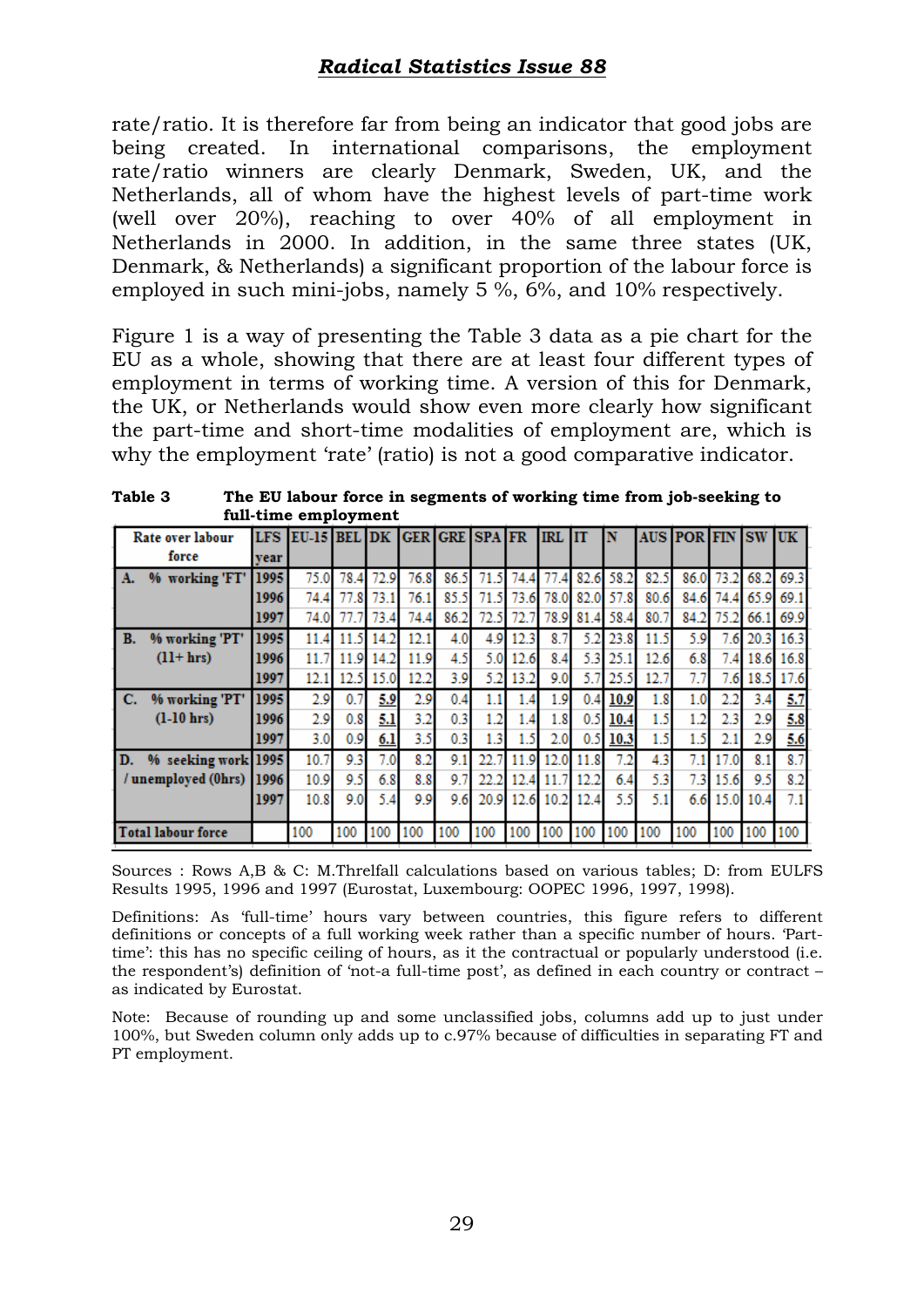**Figure 1 The EU labour market by segments of working time** 



Source: M.Threlfall, based on Table 3.

The point is that the results presented in the table and the pie chart and the analysis above are not well supported by the available statistics - it is laborious for the researcher to work out even though it is useful data for policymakers. It shows that the aggregate employment 'rate'(ratio) - so easily interpreted as a positive indicator of economic growth and job creation - in fact *only indicates the degree to which employment fragmentation has advanced in a given country*  and the extent of job-spread across a wider spectrum of the population. *The employment 'rate' (ratio) as presented in many EU and OECD publications in fact hides these two striking phenomena.* Even though it is quite controversial at the political level, *the crucial statistical data that should support policy discussion is in fact missing.* 

## **Alternative Presentations**

Turning now to alternative presentations, I would like to make so bold as to suggest that it should be easier to construct different tables and graphs based on the existing Eurostat Labour Force Survey data. I refer especially to this survey because its methodology is harmonised at EU and applicant country level and we must increasingly understand phenomena in a comparative context.

For instance, to start with Table 3 & Figure 1, if the dividing line between employment and unemployment is 1 hr, then the labour force would be, as a very first step, better represented as a spectrum of the kind I have constructed, in which there is a stepped progression between working no hours, to working a few hours, right through to working very long hours. I am not saying the data is not collected, it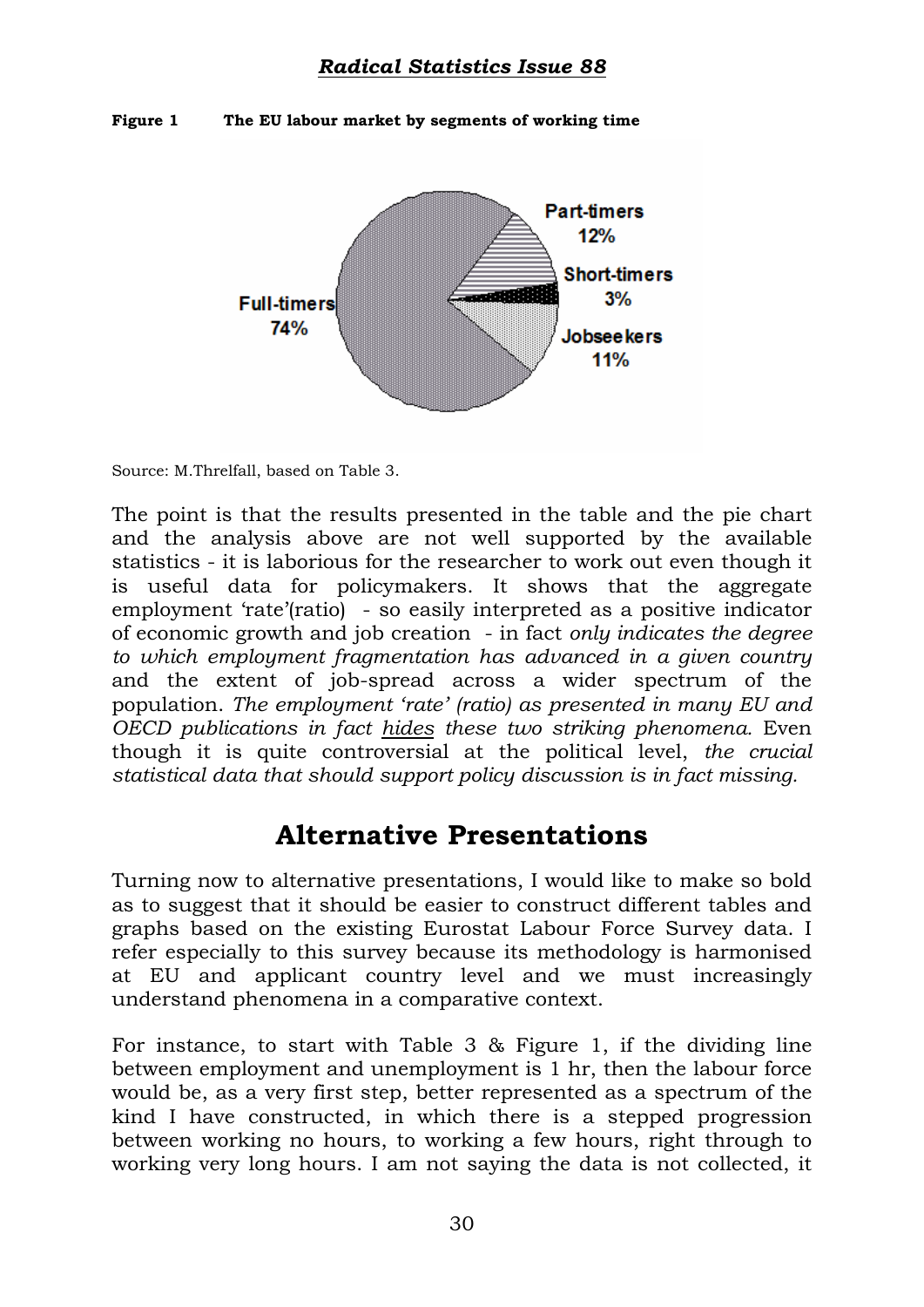is, but it is not presented. In fact, the employment by hours worked is no longer featured in the Eurostat's LFS Results tables.

However, even such proposed changes to the appearance of the labour force would not be enough. For in order to understand why transitional labour markets or fragmented work make such a difference to a country's *apparent* job-creation performance, both increasing its employment 'rate' (ratio) and decreasing its unemployment rate, one has to take into account what is happening among the so-called 'economically inactive' non-participants in the labour market. If it is they (rather than the unemployed) who are filling the pool of part-timers and short-timers, then the economically inactive such as women and young people who do these jobs are increasing the size of the labour force, and by statistical effect, reducing the proportion (%) of the unemployed.

For this reason it would be desirable if all current figures were presented using the population as denominator, whether it is the working age population or each gender/age group population. For instance, unemployment ratios over working-age population.

# **Unemployment ratios**

The advantages of unemployment ratios are that they enable:

- Pictures of female jobseeking, not distorted by the participation rate
- Pictures of youth unemployment, undistorted by FT educational activity
- Pictures of older workers' jobseeking, undistorted by retirement rates
- Pictures of core-age male workers (this would not be that different if males maintain participation rates of 90% or over)

Eurostat has recently started to present these in some tables relating to the 15-24 age group, as seen in Figure 2.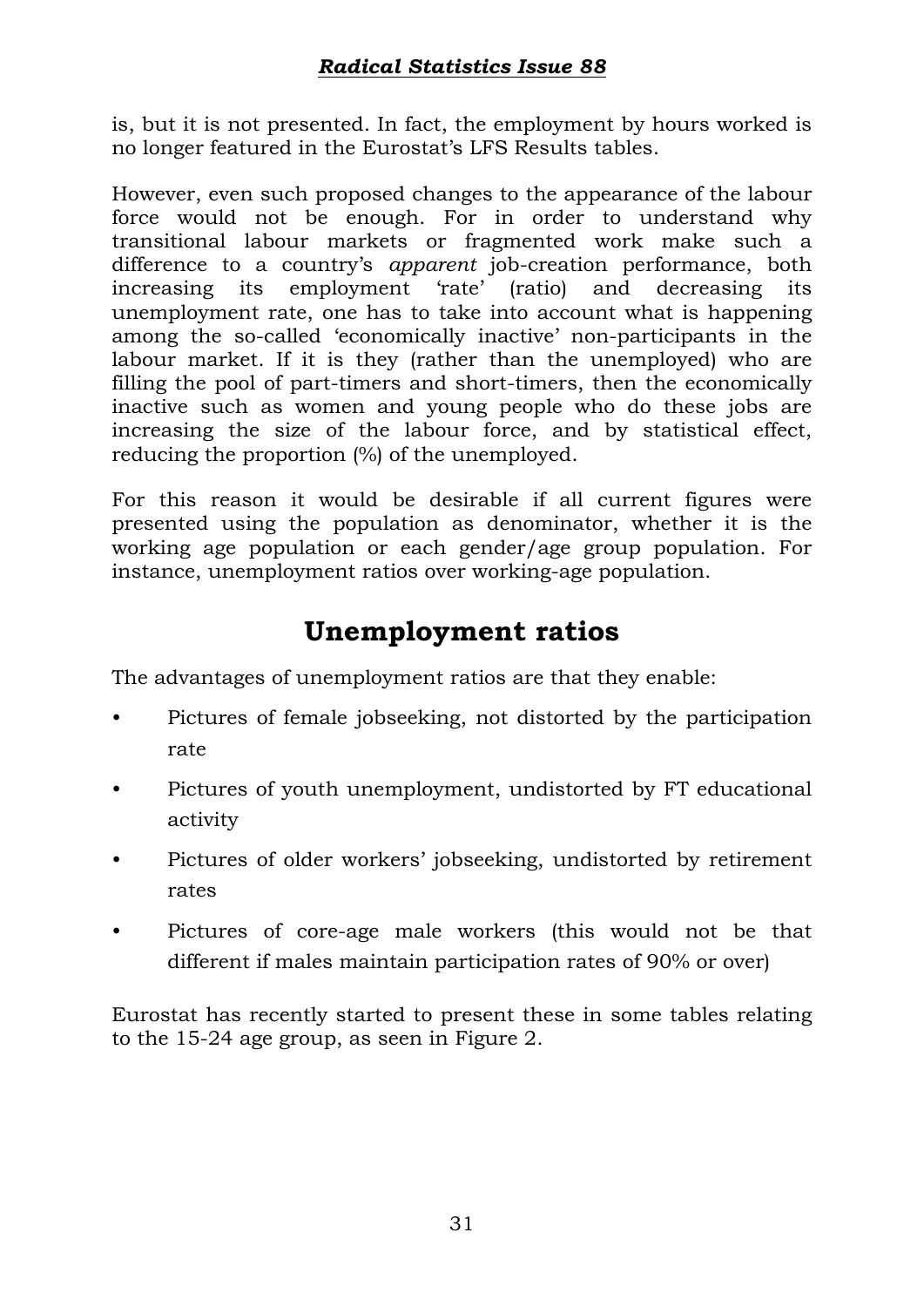

**Figure 2. Youth Unemployment Ratios (Male+Female / EU Population Aged 15-24)** 

Source : 1991-2001: Franco, A. (2002) Eurostat Rapid Reports: Main Results of LFS 2001. 2002: M.Threlfall on basis of Eurostat (2003) Labour Force Survey Results 2002.

# **Part-time and full-time employment**

# **ratios for women**

There is a widespread and ongoing debate about the interpretation of the increase in women's labour market participation, its desirability or otherwise, and about the significance of part-time work. I would agree with Catherine's Hakim's approach to focus on the preferences of women, and therefore it is important to include it in all representations. While part-time work is acceptable as an indicator of choice of employment hours and of a certain balance between paid work and unpaid care work, it is unlikely to indicate a strong measure of financial independence for women. The *full-time* employment 'rate'(ratio), by contrast, is arguably a better indicator of financial autonomy of women, because it significantly indicates nondependence on a spouse.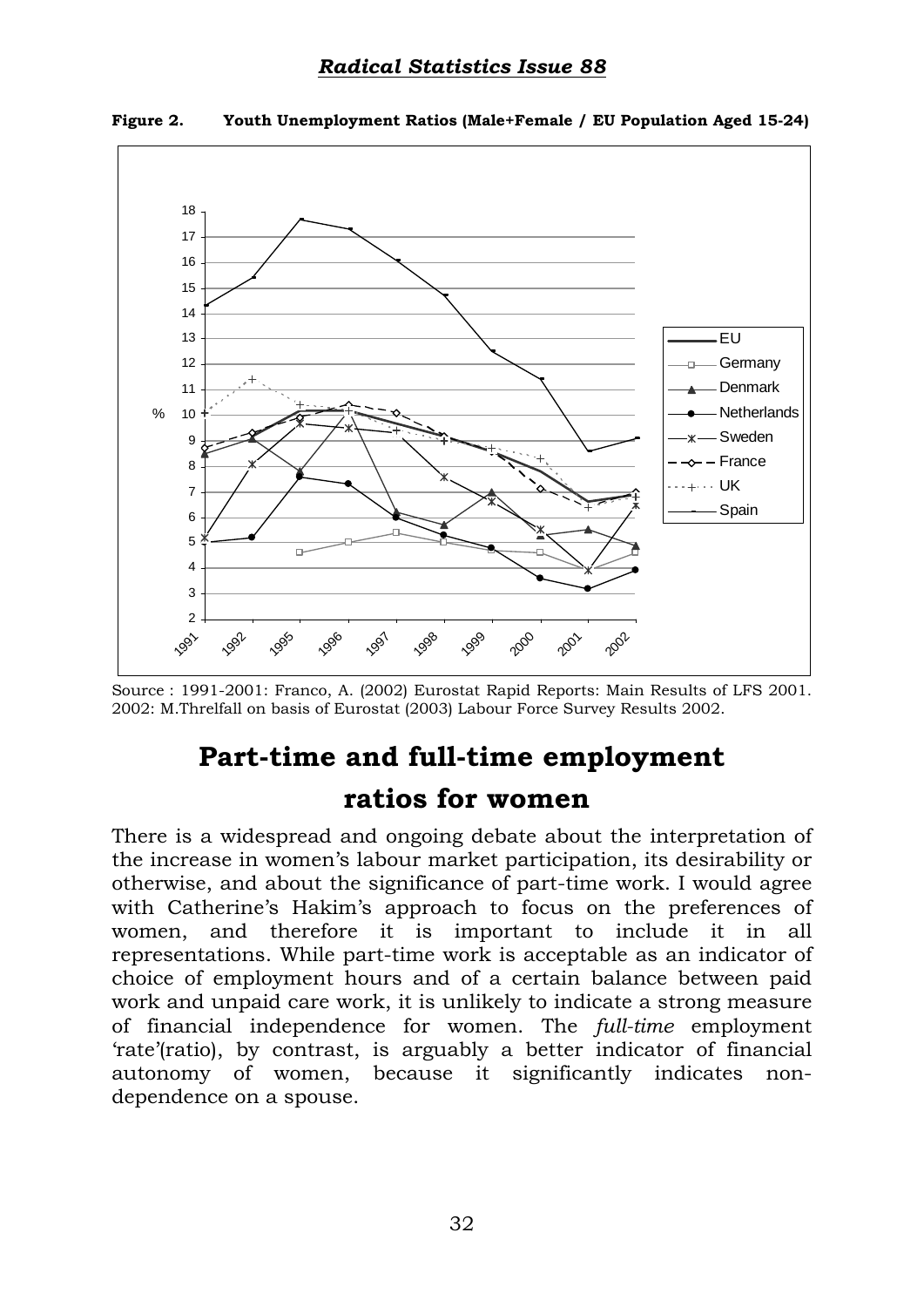*For this reason I propose that the full-time employment ratio and a parttime employment 'rates'( ratios) over population should be constructed in all official data.*

To summarise, the full-time employment ratio is:

- a better indicator of the existence of jobs from which a person is more likely to be earning a living (social indicator).
- a better economic indicator of job-creation.

The part-time employment 'rate'(ratio) is a:

- better indicator of trends in employment of women
- indicator of women's choices
- indicator of *potential* work-life balance (this would also be true of men, but the proportion of them is currently very small)

# **Activity of the whole population**

Finally, I would like to end with a proposal that I have hardly worked on myself. More than a proposal, it is a request for statisticians to make it easier, when they present and publish labour market data, for non-statisticians to obtain a clear view of the total activity of the whole population, both market and non-market activity, paid and unpaid activity. There is absolutely no statistical challenge in this, being merely a question of adding and subtracting, but given the utter simplicity of the exercise, it is remarkable that it is not readily available. The labour force survey itself asks a number of questions of 'inactives' – a word that must now be hastily abolished in such contexts – and from these questions the extent of care work and other activity can be deduced. There is also the possibility of incorporating views obtained from other surveys, such as those on households and time budgets.

I will end by saying that I hope that the proposals I have made, namely:

- 1) To support policymakers in order that they may shift away from discussing the unemployment rate
- 2) To persuade them to use unemployment ratios for all age groups and especially for the young, the older workers and women workers;
- 3) To support them to achieve a more nuanced discussion of the employment 'rate'(ratio), when it must be used, by consistently providing working time breakdowns, particularly regarding the fringe of mini-jobs or short-hours work that is,